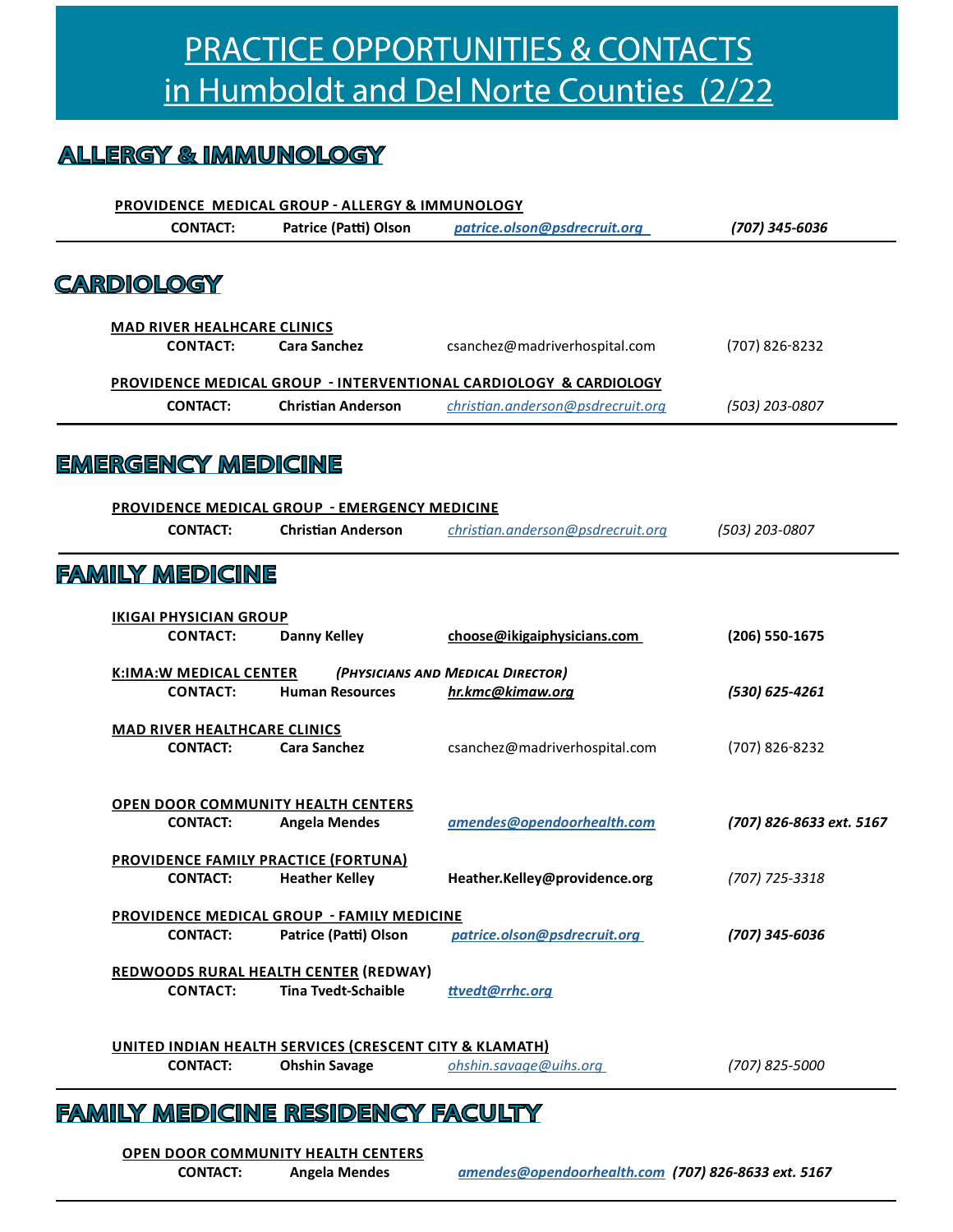## **GASTROENTEROLOGY**

|                                                    | <b>PROVIDENCE MEDICAL GROUP - GASTROENTEROLOGY</b>                                                                             |                                                     |  |  |  |  |  |
|----------------------------------------------------|--------------------------------------------------------------------------------------------------------------------------------|-----------------------------------------------------|--|--|--|--|--|
| <b>CONTACT:</b>                                    | Patrice (Patti) Olson                                                                                                          | patrice.olson@psdrecruit.org<br>(707) 345-6036      |  |  |  |  |  |
| <b>GENERAL SURGERY</b>                             |                                                                                                                                |                                                     |  |  |  |  |  |
|                                                    | <b>PROVIDENCE MEDICAL GROUP - GENERAL SURGERY</b>                                                                              |                                                     |  |  |  |  |  |
| <b>CONTACT:</b>                                    | <b>Christian Anderson</b>                                                                                                      | christian.anderson@psdrecruit.org<br>(503) 203-0807 |  |  |  |  |  |
| <u>HEMATOLOGY / ONCOLOGY</u>                       |                                                                                                                                |                                                     |  |  |  |  |  |
|                                                    | <b>PROVIDENCE MEDICAL GROUP - HEMATOLOGY/ONCOLOGY</b>                                                                          |                                                     |  |  |  |  |  |
| <b>CONTACT:</b>                                    | Patrice (Patti) Olson                                                                                                          | patrice.olson@psdrecruit.org<br>(707) 345-6036      |  |  |  |  |  |
| <b>HOSPITALISTS</b>                                |                                                                                                                                |                                                     |  |  |  |  |  |
|                                                    | <b>PROVIDENCE MEDICAL GROUP - HOSPITALIST</b>                                                                                  |                                                     |  |  |  |  |  |
| <b>CONTACT:</b>                                    | Patrice (Patti) Olson                                                                                                          | patrice.olson@psdrecruit.org<br>(707) 345-6036      |  |  |  |  |  |
| <u>INTERNAL MEDICINE</u>                           |                                                                                                                                |                                                     |  |  |  |  |  |
| <b>MAD RIVER HEALTHCARE CLINICS</b>                |                                                                                                                                |                                                     |  |  |  |  |  |
| <b>CONTACT:</b>                                    | <b>Cara Sanchez</b>                                                                                                            | csanchez@madriverhospital.com<br>(707) 826-8232     |  |  |  |  |  |
| <b>OPEN DOOR HEALTH CENTERS</b><br><b>CONTACT:</b> | <b>Angela Mendes</b>                                                                                                           | amendes@opendoorhealth.com (707) 826-8633 ext. 5167 |  |  |  |  |  |
| <b>CONTACT:</b>                                    | <b>PROVIDENCE MEDICAL GROUP - INTERNAL MEDICINE</b><br>Patrice (Patti) Olson<br>patrice.olson@psdrecruit.org<br>(707) 345-6036 |                                                     |  |  |  |  |  |
| <b>NEPHROLOGY</b>                                  |                                                                                                                                |                                                     |  |  |  |  |  |
|                                                    | <b>REDWOOD RENAL ASSOCIATES</b>                                                                                                |                                                     |  |  |  |  |  |
| <b>CONTACT:</b>                                    | <b>Sarah Mathew</b>                                                                                                            | sarah@redwoodrenal.com                              |  |  |  |  |  |
| <u>NEUROLOGY</u>                                   |                                                                                                                                |                                                     |  |  |  |  |  |
|                                                    | <b>PROVIDENCE MEDICAL GROUP - NEUROLOGY</b>                                                                                    |                                                     |  |  |  |  |  |
| <b>CONTACT:</b>                                    | <b>Christian Anderson</b>                                                                                                      | christian.anderson@psdrecruit.org (503) 203-0807    |  |  |  |  |  |
| OBSTETRICS & GYNECOLOGY                            |                                                                                                                                |                                                     |  |  |  |  |  |
| <b>OPEN DOOR COMMUNITY HEALTH CENTER</b>           |                                                                                                                                |                                                     |  |  |  |  |  |
| <b>CONTACT:</b>                                    | <b>Angela Mendes</b>                                                                                                           | amendes@opendoorhealth.com (707) 826-8633 ext. 5167 |  |  |  |  |  |
|                                                    | PROVIDENCE MEDICAL GROUP - OBSTETRICS & GYNECOLOGY:                                                                            |                                                     |  |  |  |  |  |
| <b>CONTACT:</b>                                    | Patrice (Patti) Olson                                                                                                          | patrice.olson@psdrecruit.org<br>(707) 345-6036      |  |  |  |  |  |
|                                                    | UNITED INDIAN HEALTH SERVICES                                                                                                  |                                                     |  |  |  |  |  |
| <b>CONTACT:</b>                                    | <b>Ohshin Savage</b>                                                                                                           | ohshin.savage@uihs.org<br>(707) 825-5000            |  |  |  |  |  |